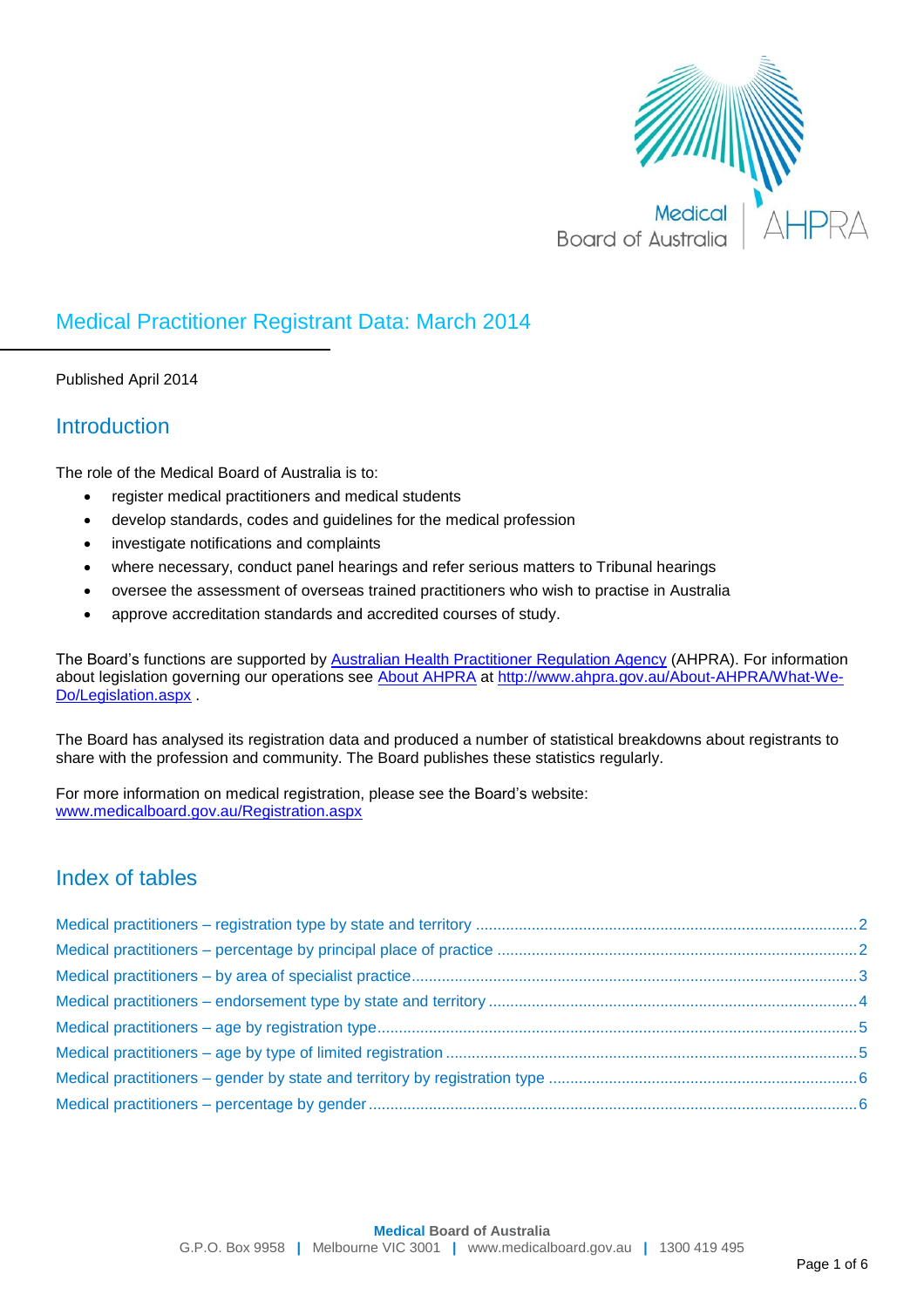<span id="page-1-0"></span>

| Medical practitioners - registration type by state and territory |                          |            |                          |                |                          |                          |                          |                          |                          |              |  |  |
|------------------------------------------------------------------|--------------------------|------------|--------------------------|----------------|--------------------------|--------------------------|--------------------------|--------------------------|--------------------------|--------------|--|--|
| <b>Medical Practitioner</b>                                      | <b>ACT</b>               | <b>NSW</b> | <b>NT</b>                | QLD            | <b>SA</b>                | <b>TAS</b>               | <b>VIC</b>               | <b>WA</b>                | <b>No PPP</b>            | <b>Total</b> |  |  |
| General                                                          | 676                      | 10,457     | 444                      | 6,466          | 2,300                    | 619                      | 7,627                    | 3,019                    | 653                      | 32,261       |  |  |
| General (Teaching & Assessing)                                   | $\overline{\phantom{a}}$ | 9          | $\blacksquare$           | $\overline{7}$ | 5                        | $\overline{\phantom{a}}$ | $\overline{7}$           | 5                        | $\overline{\phantom{a}}$ | 33           |  |  |
| General & Specialist*                                            | 887                      | 15,823     | 364                      | 8,680          | 3,890                    | 1,072                    | 12,397                   | 4,161                    | 541                      | 47,815       |  |  |
| Specialist*                                                      | 146                      | 1,717      | 107                      | 1,929          | 514                      | 208                      | 1,524                    | 1,138                    | 339                      | 7,622        |  |  |
| <b>Provisional</b>                                               | 99                       | 1,108      | 59                       | 852            | 307                      | 85                       | 925                      | 363                      | 8                        | 3,806        |  |  |
| Limited                                                          | 113                      | 1,349      | 88                       | 668            | 407                      | 114                      | 1,053                    | 711                      | 9                        | 4,512        |  |  |
| Postgraduate Training or Supervised Practice                     | 88                       | 1.195      | $\overline{7}$           | 360            | 309                      | 52                       | 694                      | 158                      | 8                        | 2,871        |  |  |
| Area of Need                                                     | 24                       | 140        | 80                       | 301            | 94                       | 62                       | 355                      | 545                      | $\mathbf{1}$             | 1,602        |  |  |
| Public Interest                                                  | $\mathbf{1}$             | 2          | $\overline{1}$           | 3              | $\mathbf{1}$             | $\overline{\phantom{a}}$ | $\overline{\phantom{a}}$ | $\overline{\phantom{a}}$ | $\overline{\phantom{a}}$ | 8            |  |  |
| Teaching or Research                                             | $\overline{\phantom{a}}$ | 12         | $\overline{\phantom{a}}$ | 4              | 3                        | $\overline{\phantom{a}}$ | $\overline{4}$           | 8                        | $\overline{\phantom{a}}$ | 31           |  |  |
| Limited (Public Interest - Occasional Practice)                  | $\overline{\phantom{a}}$ | 19         | $\blacksquare$           | 126            | $\overline{\phantom{a}}$ | 1                        | $\overline{\phantom{a}}$ | 247                      | 6                        | 399          |  |  |
| <b>Non-Practising</b>                                            | 38                       | 670        | 5                        | 230            | 124                      | 50                       | 491                      | 181                      | 707                      | 2,496        |  |  |
| <b>Total Practitioners</b>                                       | 1,959                    | 31,152     | 1,067                    | 18,958         | 7,547                    | 2,149                    | 24,024                   | 9,825                    | 2,263                    | 98,944       |  |  |

\* Total practitioners with specialist registration 55,437

*Table 1: Medical practitioners – registration type by state and territory*

<span id="page-1-1"></span>

*Chart 1: Medical practitioners – percentage by principal place of practice*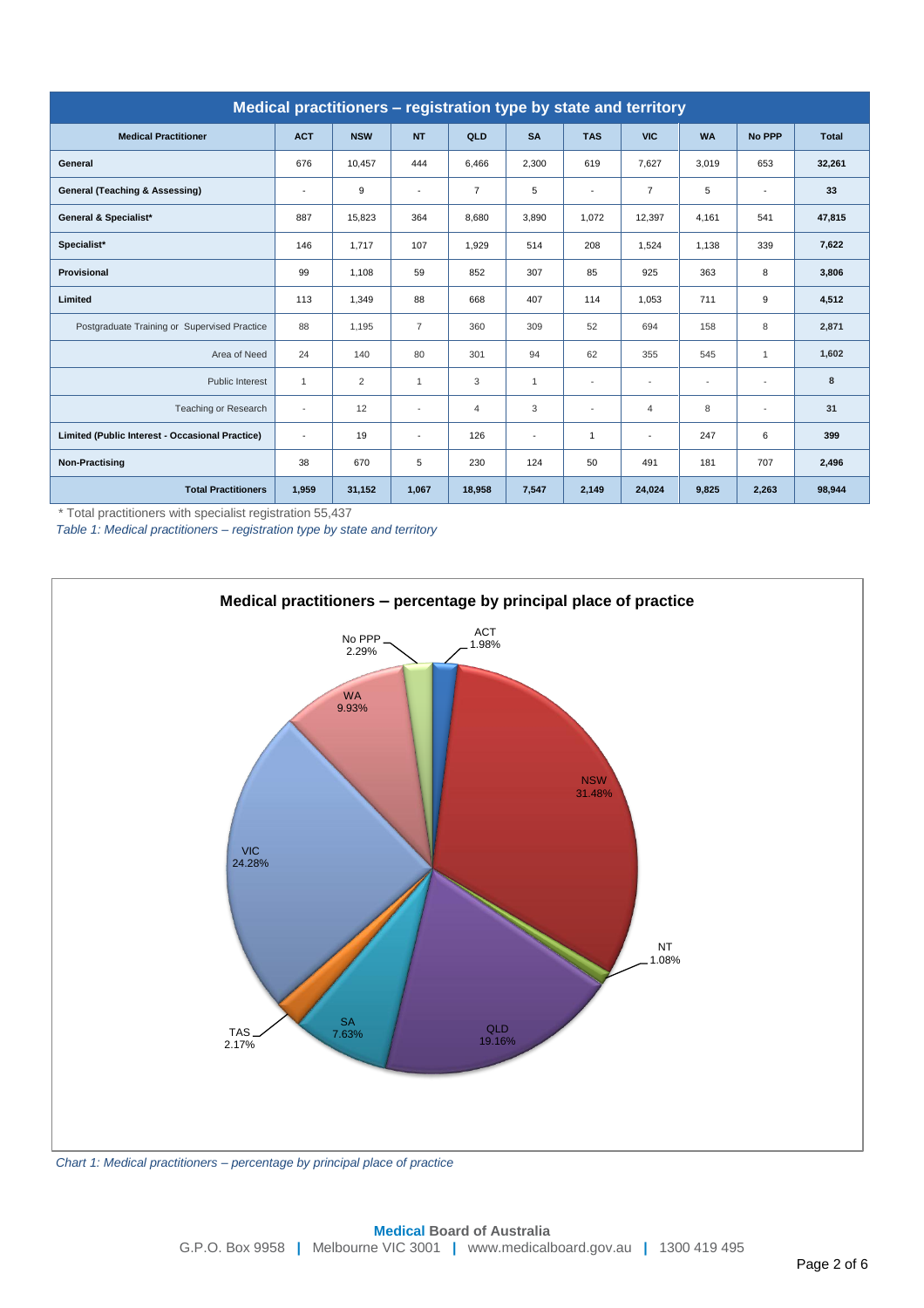<span id="page-2-0"></span>

| Medical practitioners - by area of specialist practice |                          |                |                          |                          |                          |                          |                          |                          |                          |                |  |
|--------------------------------------------------------|--------------------------|----------------|--------------------------|--------------------------|--------------------------|--------------------------|--------------------------|--------------------------|--------------------------|----------------|--|
| Specialty and field of specialty practice              | <b>ACT</b>               | <b>NSW</b>     | <b>NT</b>                | QLD                      | <b>SA</b>                | <b>TAS</b>               | <b>VIC</b>               | <b>WA</b>                | No PPP                   | <b>Total</b>   |  |
| <b>Addiction medicine</b>                              | $\overline{2}$           | 64             | 3                        | 26                       | 15                       | 9                        | 30                       | 13                       | $\overline{4}$           | 166            |  |
| Anaesthesia                                            | 72                       | 1,332          | 40                       | 892                      | 356                      | 113                      | 1,071                    | 475                      | 108                      | 4,459          |  |
| Dermatology                                            | 5                        | 183            | $\mathbf{1}$             | 80                       | 39                       | 6                        | 126                      | 41                       | $\overline{7}$           | 488            |  |
| <b>Emergency medicine</b>                              | 30                       | 370            | 29                       | 341                      | 99                       | 40                       | 382                      | 185                      | 47                       | 1,523          |  |
| <b>General practice</b>                                | 411                      | 7,397          | 220                      | 4,778                    | 1,884                    | 614                      | 5,618                    | 2,356                    | 178                      | 23,456         |  |
| Intensive care medicine                                | 22                       | 234            | 10                       | 166                      | 67                       | 17                       | 180                      | 67                       | 24                       | 787            |  |
| Paediatric intensive care medicine                     | $\overline{\phantom{a}}$ | $\overline{a}$ | $\overline{\phantom{a}}$ | $\overline{\phantom{a}}$ | $\overline{\phantom{a}}$ | $\overline{\phantom{a}}$ | $\mathbf{1}$             | $\overline{\phantom{a}}$ | $\blacksquare$           | $\mathbf{1}$   |  |
| No sub-speciality declared                             | 22                       | 234            | 10                       | 166                      | 67                       | 17                       | 179                      | 67                       | 24                       | 786            |  |
| <b>Medical administration</b>                          | 15                       | 96             | 6                        | 81                       | 16                       | 4                        | 65                       | 31                       | $\overline{7}$           | 321            |  |
| <b>Obstetrics and gynaecology</b>                      | 30                       | 533            | 14                       | 346                      | 133                      | 38                       | 487                      | 158                      | 45                       | 1,784          |  |
| Gynaecological oncology                                | $\overline{a}$           | 15             | ÷                        | 9                        | 4                        | $\mathbf{1}$             | 11                       | 2                        | ÷                        | 42             |  |
| Maternal-fetal medicine                                | $\overline{\phantom{a}}$ | 13             | $\mathbf{1}$             | $\overline{7}$           | 3                        | $\overline{\phantom{a}}$ | 9                        | 5                        | $\mathbf{1}$             | 39             |  |
| Obstetrics and gynaecological ultrasound               | $\overline{\phantom{a}}$ | 13             | ÷,                       | 5                        | 4                        |                          | 53                       | 3                        | $\overline{2}$           | 80             |  |
| Reproductive endocrinology and infertility             | $\overline{\phantom{a}}$ | 27             | ÷,                       | $\overline{4}$           | 6                        | $\mathbf{1}$             | 13                       | $\overline{2}$           | $\overline{\phantom{m}}$ | 53             |  |
| Urogynaecology                                         | $\mathbf{1}$             | 10             | ÷,                       | 6                        | $\mathbf{1}$             | $\overline{\phantom{a}}$ | 8                        | $\overline{4}$           | ÷,                       | 30             |  |
| No sub-speciality declared                             | 29                       | 455            | 13                       | 315                      | 115                      | 36                       | 393                      | 142                      | 42                       | 1,540          |  |
| Occupational and environmental medicine                | 16                       | 91             | $\mathbf{1}$             | 42                       | 29                       | 6                        | 65                       | 41                       | $\overline{7}$           | 298            |  |
| Ophthalmology                                          | 12                       | 351            | 5                        | 159                      | 70                       | 20                       | 224                      | 75                       | 12                       | 928            |  |
| Paediatrics and child health                           | 36                       | 770            | 21                       | 399                      | 166                      | 39                       | 568                      | 239                      | 59                       | 2,297          |  |
| Clinical genetics                                      | ٠                        | 15             |                          | ÷                        |                          |                          | 5                        | $\mathbf{1}$             | ٠                        | 22             |  |
| Community child health                                 | $\overline{\phantom{a}}$ | 16             | $\overline{\phantom{a}}$ | 9                        | $\overline{2}$           | $\overline{\phantom{a}}$ | 6                        | $\overline{\phantom{a}}$ | $\mathbf{1}$             | 34             |  |
| General paediatrics                                    | 28                       | 581            | 16                       | 316                      | 128                      | 31                       | 437                      | 170                      | 32                       | 1,739          |  |
| Neonatal and perinatal medicine                        | 6                        | 42             | ÷                        | 20                       | 8                        | 3                        | 36                       | 23                       | $\overline{4}$           | 142            |  |
| Paediatric cardiology                                  | $\overline{\phantom{a}}$ | $\,$ 5 $\,$    | $\mathbf{1}$             | 5                        | $\overline{\phantom{a}}$ | $\overline{\phantom{a}}$ | 5                        | $\overline{4}$           | 2                        | 22             |  |
| Paediatric clinical pharmacology                       | $\overline{\phantom{a}}$ | $\mathbf{1}$   | ÷,                       | $\overline{\phantom{a}}$ | $\overline{\phantom{a}}$ | $\overline{\phantom{a}}$ | $\overline{\phantom{a}}$ | ÷,                       | ÷                        | $\mathbf{1}$   |  |
| Paediatric emergency medicine                          | $\overline{\phantom{a}}$ | 8              | ÷,                       | 8                        | 4                        | $\overline{\phantom{a}}$ | 8                        | $\overline{7}$           | $\mathbf{1}$             | 36             |  |
| Paediatric endocrinology                               | $\mathbf{1}$             | 10             | ÷,                       | $\overline{4}$           | $\mathbf{1}$             |                          | $\overline{2}$           | $\overline{2}$           |                          | 20             |  |
| Paediatric gastroenterology and hepatology             | $\overline{\phantom{a}}$ | $\overline{4}$ | ÷,                       | $\mathbf{1}$             | $\mathbf{1}$             | $\overline{\phantom{a}}$ | 6                        | 3                        | 3                        | 18             |  |
| Paediatric haematology                                 | $\frac{1}{2}$            | 3              | ÷,                       | $\mathbf{1}$             | $\overline{\phantom{a}}$ |                          | $\overline{2}$           | $\mathbf{1}$             | ÷,                       | $\overline{7}$ |  |
| Paediatric immunology and allergy                      | $\overline{\phantom{a}}$ | 3              | ÷                        | $\overline{2}$           | 3                        |                          | 3                        | ÷                        |                          | 11             |  |
| Paediatric infectious diseases                         | $\overline{\phantom{a}}$ | 4              | $\mathbf{1}$             | 3                        | 1                        | $\overline{\phantom{a}}$ | 6                        | $\overline{\phantom{a}}$ | $\overline{\phantom{a}}$ | 15             |  |
| Paediatric intensive care medicine                     | $\overline{\phantom{a}}$ | $\overline{4}$ | $\overline{a}$           | $\mathbf{1}$             | $\overline{\phantom{a}}$ | $\overline{\phantom{a}}$ | $\overline{\phantom{a}}$ | $\overline{\phantom{a}}$ | $\overline{\phantom{a}}$ | 5              |  |
| Paediatric medical oncology                            | $\overline{a}$           | $\overline{7}$ | $\overline{a}$           | 3                        | $\mathbf{1}$             |                          | $\overline{4}$           | $\overline{c}$           | $\mathbf{1}$             | 18             |  |
| Paediatric nephrology                                  | $\overline{\phantom{a}}$ | $\,$ 5 $\,$    | $\overline{\phantom{a}}$ | $\overline{\phantom{a}}$ | $\overline{\phantom{a}}$ | $\overline{\phantom{a}}$ | $\overline{\phantom{a}}$ | $\overline{\phantom{a}}$ | $\overline{\phantom{a}}$ | 5              |  |
| Paediatric neurology                                   | $\overline{\phantom{a}}$ | 15             | $\frac{1}{2}$            | 3                        | $\mathbf{1}$             | $\mathbf{1}$             | 5                        | $\mathbf{1}$             | $\overline{2}$           | 28             |  |
| Paediatric rehabilitation medicine                     | $\overline{\phantom{a}}$ | $\overline{4}$ | ÷,                       | $\overline{\phantom{a}}$ | $\mathbf{1}$             | $\sim$                   | $\overline{\phantom{a}}$ | $\overline{a}$           | $\overline{\phantom{a}}$ | 5              |  |
| Paediatric respiratory and sleep medicine              | $\overline{\phantom{a}}$ | 9              | $\frac{1}{2}$            | 5                        | $\mathbf{1}$             | $\overline{\phantom{a}}$ | 3                        | 3                        | $\overline{\phantom{a}}$ | 21             |  |
| Paediatric rheumatology                                | $\overline{\phantom{a}}$ | 3              | $\overline{a}$           | $\overline{c}$           | $\mathbf{1}$             | $\overline{\phantom{a}}$ | 3                        | $\mathbf{1}$             | $\overline{\phantom{a}}$ | 10             |  |
| No sub-speciality declared                             | $\mathbf{1}$             | 30             | 3                        | 14                       | 13                       | $\overline{4}$           | 37                       | 21                       | 13                       | 136            |  |
| Pain medicine                                          | $\overline{c}$           | 81             | $\overline{a}$           | 51                       | 30                       | 8                        | 41                       | 29                       | 4                        | 246            |  |
| <b>Palliative medicine</b>                             | 6                        | 94             | $\overline{c}$           | 44                       | 22                       | 12                       | 60                       | 28                       | 5                        | 273            |  |
| Pathology                                              | 58                       | 767            | 9                        | 403                      | 189                      | 51                       | 524                      | 236                      | 26                       | 2,263          |  |
| Anatomical pathology (including cytopathology)         | 19                       | 265            | 3                        | 163                      | 62                       | 17                       | 190                      | 89                       | $\overline{7}$           | 815            |  |
| Chemical pathology                                     | 2                        | 23             | $\overline{a}$           | 14                       | 8                        | $\overline{c}$           | 20                       | 15                       | $\overline{4}$           | 88             |  |
| Forensic pathology                                     | $\overline{\phantom{a}}$ | 8              | $\mathbf{1}$             | 13                       | 4                        | $\overline{c}$           | 10                       | 5                        | $\overline{\phantom{a}}$ | 43             |  |
| General pathology                                      | 11                       | 182            | $\overline{2}$           | 78                       | 55                       | 13                       | 120                      | 36                       | $\,$ 5 $\,$              | 502            |  |
| Haematology                                            | 10                       | 154            | $\overline{c}$           | 79                       | 35                       | 12                       | 125                      | 33                       | 5                        | 455            |  |
| Immunology                                             | 6                        | 47             | $\frac{1}{2}$            | 11                       | 10                       | $\mathbf{1}$             | 19                       | 17                       | $\overline{\phantom{a}}$ | 111            |  |
| Microbiology                                           | $\overline{7}$           | 75             | $\mathbf{1}$             | 38                       | 15                       | $\overline{4}$           | 38                       | 32                       | $\mathbf{1}$             | 211            |  |
| No sub-speciality declared                             | 3                        | 13             | $\boldsymbol{0}$         | $\overline{7}$           | $\overline{\phantom{a}}$ | $\overline{\phantom{a}}$ | $\overline{2}$           | 9                        | $\overline{4}$           | 38             |  |
|                                                        |                          |                |                          |                          |                          |                          |                          |                          |                          |                |  |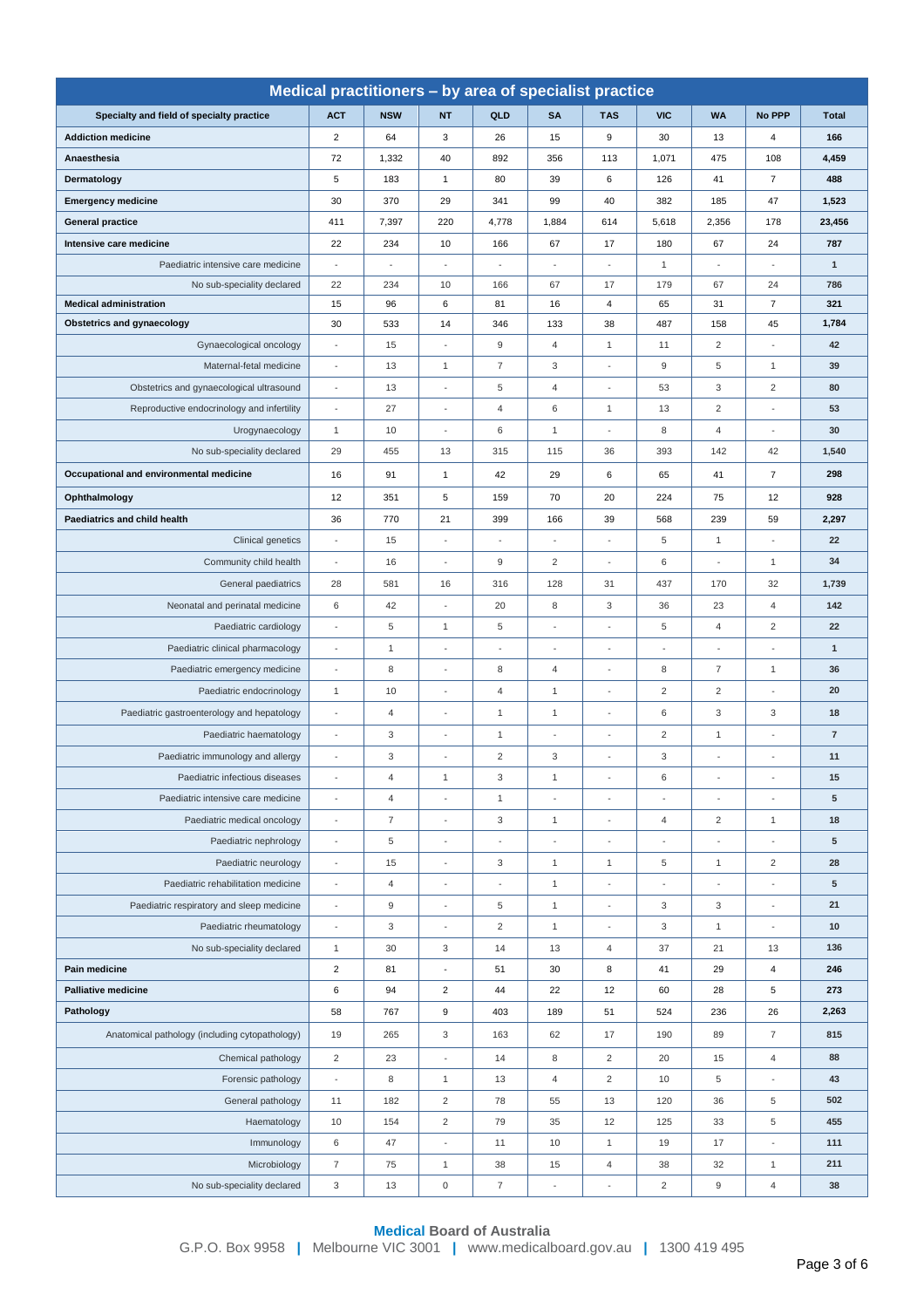| Medical practitioners - by area of specialist practice |                          |              |                           |                          |                          |                          |            |                |                |                |  |
|--------------------------------------------------------|--------------------------|--------------|---------------------------|--------------------------|--------------------------|--------------------------|------------|----------------|----------------|----------------|--|
| Specialty and field of specialty practice              | <b>ACT</b>               | <b>NSW</b>   | <b>NT</b>                 | QLD                      | <b>SA</b>                | <b>TAS</b>               | <b>VIC</b> | <b>WA</b>      | No PPP         | <b>Total</b>   |  |
| Physician                                              | 177                      | 2,788        | 69                        | 1,514                    | 816                      | 164                      | 2,625      | 736            | 159            | 9,048          |  |
| Cardiology                                             | 17                       | 373          | 6                         | 237                      | 108                      | 19                       | 313        | 81             | 34             | 1,188          |  |
| Clinical genetics                                      | L.                       | 33           |                           | $\overline{7}$           | 9                        | ÷                        | 16         | 5              | ÷.             | 70             |  |
| Clinical pharmacology                                  | $\overline{\phantom{a}}$ | 13           | $\overline{\phantom{a}}$  | 11                       | 9                        | $\overline{\phantom{a}}$ | 11         | 5              | $\overline{2}$ | 51             |  |
| Endocrinology                                          | 11                       | 199          | 6                         | 107                      | 33                       | 11                       | 170        | 44             | $\mathbf{1}$   | 582            |  |
| Gastroenterology and hepatology                        | 22                       | 240          | 3                         | 133                      | 62                       | 13                       | 220        | 60             | 9              | 762            |  |
| General medicine                                       | 32                       | 399          | 10                        | 331                      | 246                      | 35                       | 542        | 120            | 35             | 1,750          |  |
| Geriatric medicine                                     | $9\,$                    | 188          | $\overline{c}$            | 74                       | 49                       | 8                        | 173        | 62             | 6              | 571            |  |
| Haematology                                            | 8                        | 160          | $\overline{2}$            | 87                       | 37                       | 9                        | 139        | 29             | 11             | 482            |  |
| Immunology and allergy                                 | $\overline{7}$           | 55           | $\mathbf{1}$              | 14                       | 12                       | $\mathbf{1}$             | 28         | 22             | $\overline{2}$ | 142            |  |
| Infectious diseases                                    | 8                        | 86           | 12                        | 52                       | 25                       | $\overline{7}$           | 140        | 27             | 8              | 365            |  |
| Medical oncology                                       | $\boldsymbol{9}$         | 154          | $\overline{c}$            | 92                       | 43                       | 8                        | 201        | 35             | $\overline{4}$ | 548            |  |
| Nephrology                                             | $9\,$                    | 155          | 13                        | 75                       | 25                       | 11                       | 148        | 34             | 11             | 481            |  |
| Neurology                                              | 11                       | 186          | $\mathbf{1}$              | 69                       | 33                       | $\overline{7}$           | 167        | 40             | $\overline{7}$ | 521            |  |
| Nuclear medicine                                       | $\overline{7}$           | 100          | $\overline{\phantom{a}}$  | 31                       | 26                       | 6                        | 58         | 20             | $\mathbf{1}$   | 249            |  |
| Respiratory and sleep medicine                         | 11                       | 190          | $\overline{4}$            | 120                      | 52                       | 13                       | 154        | 55             | 8              | 607            |  |
| Rheumatology                                           | 8                        | 113          | 2                         | 45                       | 36                       | $\overline{7}$           | 97         | 29             | $\overline{7}$ | 344            |  |
| No sub-speciality declared                             | 8                        | 144          | 5                         | 29                       | 11                       | 9                        | 48         | 68             | 13             | 335            |  |
| <b>Psychiatry</b>                                      | 52                       | 1,008        | 16                        | 605                      | 282                      | 59                       | 940        | 279            | 57             | 3,298          |  |
| <b>Public health medicine</b>                          | 28                       | 132          | 24                        | 80                       | 30                       | 11                       | 77         | 43             | $\overline{7}$ | 432            |  |
| <b>Radiation Oncology</b>                              | 14                       | 112          | $\overline{2}$            | 68                       | 23                       | 8                        | 103        | 20             | 4              | 354            |  |
| Radiology                                              | 52                       | 638          | 3                         | 409                      | 167                      | 48                       | 551        | 234            | 98             | 2,200          |  |
| Diagnostic radiology                                   | 41                       | 564          | 3                         | 349                      | 151                      | 43                       | 454        | 203            | 83             | 1,891          |  |
| Diagnostic ultrasound                                  | L.                       | $\mathbf{1}$ |                           |                          |                          | ÷                        | 3          |                | ٠              | $\overline{4}$ |  |
| Nuclear medicine                                       | $\overline{4}$           | 39           | $\sim$                    | 51                       | 11                       | $\overline{4}$           | 59         | $\overline{7}$ | 3              | 178            |  |
| No sub-speciality declared                             | $\overline{7}$           | 34           |                           | 9                        | 5                        | $\mathbf{1}$             | 35         | 24             | 12             | 127            |  |
| <b>Rehabilitation medicine</b>                         | 6                        | 212          | 3                         | 55                       | 35                       | 5                        | 116        | 15             | 3              | 450            |  |
| Sexual health medicine                                 | 5                        | 51           | 1                         | 18                       | 6                        | $\mathbf{1}$             | 25         | 6              |                | 113            |  |
| Sport and exercise medicine                            | 11                       | 40           | 1                         | 11                       | 4                        | $\overline{c}$           | 36         | 9              | $\blacksquare$ | 114            |  |
| <b>Surgery</b>                                         | 94                       | 1,746        | 36                        | 1,010                    | 441                      | 106                      | 1,409      | 453            | 85             | 5,380          |  |
| Cardio-thoracic surgery                                | 6                        | 56           |                           | 42                       | 11                       | 3                        | 61         | 14             | 5              | 198            |  |
| General surgery                                        | 23                       | 626          | 18                        | 340                      | 155                      | 36                       | 522        | 131            | 33             | 1,884          |  |
| Neurosurgery                                           | $\overline{7}$           | 72           | ÷,                        | 42                       | 15                       | $\overline{4}$           | 61         | 20             | $\mathbf{1}$   | 222            |  |
| Oral and maxillofacial surgery                         | $\sqrt{4}$               | 23           | 3                         | 29                       | $\boldsymbol{9}$         | $\mathbf{1}$             | 25         | 10             | $\mathbf{1}$   | 105            |  |
| Orthopaedic surgery                                    | 27                       | 412          | $\boldsymbol{7}$          | 271                      | 116                      | 22                       | 299        | 128            | 23             | 1,305          |  |
| Otolaryngology - head and neck surgery                 | $\,$ 8 $\,$              | 160          | $\ensuremath{\mathsf{3}}$ | 87                       | 42                       | $\mathsf g$              | 114        | 43             | 8              | 474            |  |
| Paediatric surgery                                     | $\sqrt{4}$               | 32           | $\overline{\phantom{a}}$  | 12                       | 9                        | $\overline{2}$           | 26         | 8              | $\overline{c}$ | 95             |  |
| Plastic surgery                                        | $\,6\,$                  | 123          | $\overline{c}$            | 66                       | 39                       | 13                       | 129        | 42             | $\overline{4}$ | 424            |  |
| Urology                                                | $\,6$                    | 127          | $\mathbf{1}$              | 78                       | 29                       | 10                       | 102        | 38             | $\sqrt{2}$     | 393            |  |
| Vascular surgery                                       | 3                        | 70           | $\mathbf{1}$              | 43                       | 16                       | $\,6\,$                  | 55         | 15             | $\overline{2}$ | 211            |  |
| No sub-speciality declared                             | $\overline{\phantom{a}}$ | 45           | $\mathbf{1}$              | $\overline{\phantom{a}}$ | $\overline{\phantom{a}}$ | ÷.                       | 15         | $\overline{4}$ | $\overline{4}$ | 69             |  |
| <b>Total</b>                                           | 1,156                    | 19,090       | 516                       | 11,578                   | 4,919                    | 1,381                    | 15,323     | 5,769          | 946            | 60,678         |  |

*Table 2: Medical practitioners – by area of specialist practice*

<span id="page-3-0"></span>

| Medical practitioners – endorsement type by state and territory |            |            |           |     |           |            |            |           |               |              |  |
|-----------------------------------------------------------------|------------|------------|-----------|-----|-----------|------------|------------|-----------|---------------|--------------|--|
| <b>Endorsement</b>                                              | <b>ACT</b> | <b>NSW</b> | <b>NT</b> | QLD | <b>SA</b> | <b>TAS</b> | <b>VIC</b> | <b>WA</b> | <b>No PPP</b> | <b>Total</b> |  |
| Acupuncture                                                     |            | 68         |           | 47  | 16        | 10         | 230        | 25        |               | 398          |  |

*Table 3: Medical practitioners – endorsement type by state and territory*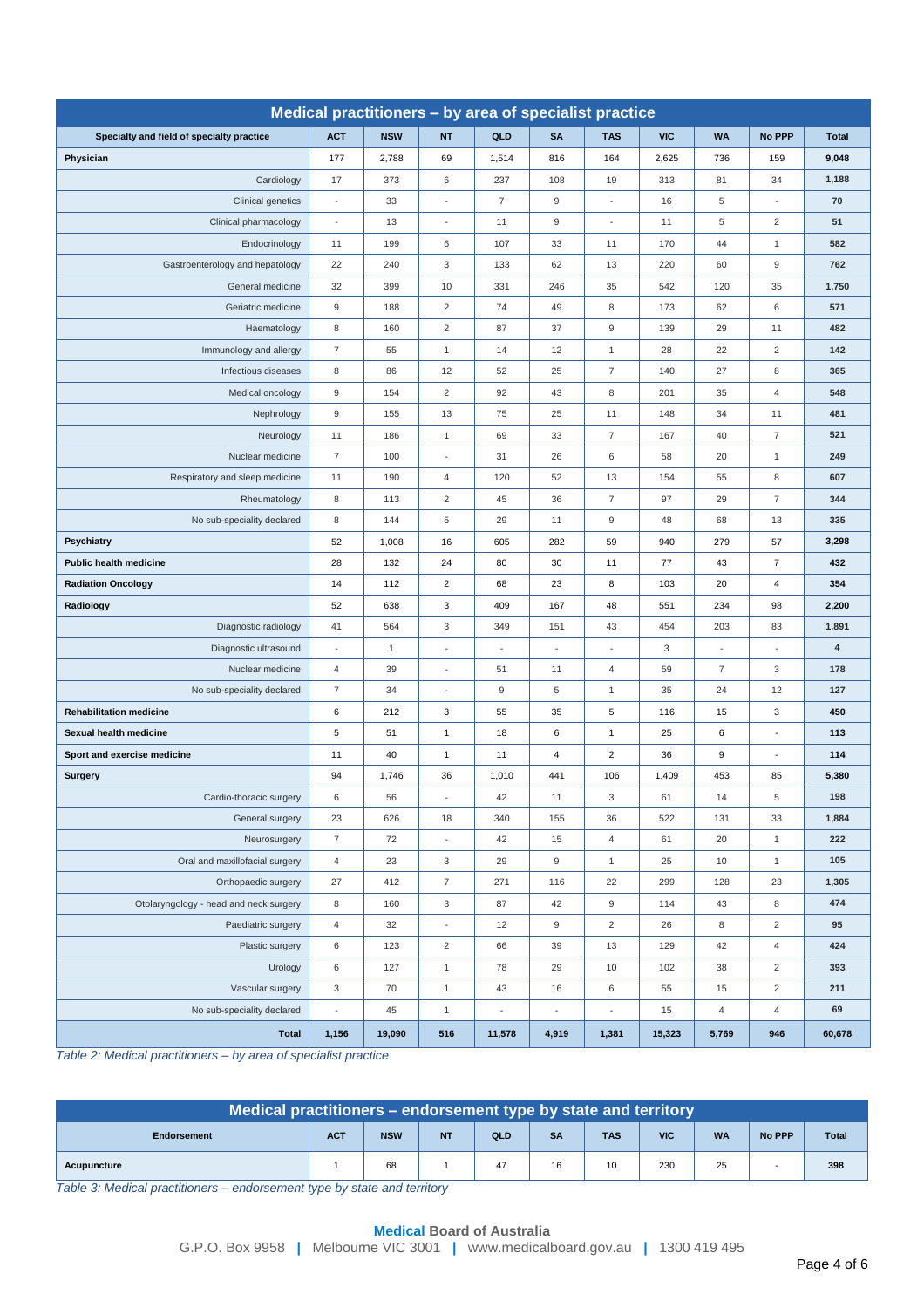<span id="page-4-0"></span>

| <b>Medical practitioners - age by registration type</b> |         |                                      |                                |                          |                          |                |                                                             |                           |              |                   |  |
|---------------------------------------------------------|---------|--------------------------------------|--------------------------------|--------------------------|--------------------------|----------------|-------------------------------------------------------------|---------------------------|--------------|-------------------|--|
| Age group                                               |         |                                      |                                | <b>Registration type</b> |                          |                |                                                             |                           |              |                   |  |
| Age group                                               | General | General<br>(Teaching &<br>Assessing) | General &<br><b>Specialist</b> | <b>Specialist</b>        | <b>Provisional</b>       | Limited        | Limited<br>(Public<br>Interest -<br>Occasional<br>Practice) | Non-<br><b>Practising</b> | <b>Total</b> | % by Age<br>Group |  |
| $U-25$                                                  | 134     | $\blacksquare$                       | $\sim$                         | $\overline{\phantom{a}}$ | 714                      | 2              | $\overline{a}$                                              | $\blacksquare$            | 850          | 0.86%             |  |
| 25-29                                                   | 7,598   | $\blacksquare$                       | 10                             | $\overline{7}$           | 2,109                    | 785            | $\overline{a}$                                              | 32                        | 10.541       | 10.65%            |  |
| $30 - 34$                                               | 10,079  | $\blacksquare$                       | 1,118                          | 233                      | 534                      | 926            | $\overline{\phantom{a}}$                                    | 135                       | 13,025       | 13.16%            |  |
| 35-39                                                   | 5,670   | $\overline{2}$                       | 5,164                          | 941                      | 231                      | 1,196          | $\overline{a}$                                              | 232                       | 13,436       | 13.58%            |  |
| $40 - 44$                                               | 2,858   | 3                                    | 6,615                          | 1,645                    | 119                      | 812            | 5                                                           | 239                       | 12,296       | 12.43%            |  |
| 45-49                                                   | 1,706   | $\overline{2}$                       | 6,533                          | 1,745                    | 57                       | 392            | 3                                                           | 207                       | 10,645       | 10.76%            |  |
| 50-54                                                   | 1,341   | $\mathbf{1}$                         | 7.149                          | 1,342                    | 28                       | 198            | $\overline{7}$                                              | 237                       | 10,303       | 10.41%            |  |
| 55-59                                                   | 1,015   | 3                                    | 6,915                          | 881                      | 12                       | 112            | 9                                                           | 213                       | 9,160        | 9.26%             |  |
| 60-64                                                   | 650     | $\mathbf{1}$                         | 5.648                          | 470                      | $\overline{2}$           | 55             | $\overline{7}$                                              | 197                       | 7.030        | 7.11%             |  |
| 65-69                                                   | 415     | 6                                    | 4,406                          | 233                      | $\overline{\phantom{a}}$ | 27             | 43                                                          | 221                       | 5,351        | 5.41%             |  |
| 70-74                                                   | 326     | $\overline{4}$                       | 2,491                          | 87                       | $\overline{\phantom{a}}$ | 6              | 101                                                         | 252                       | 3,267        | 3.30%             |  |
| 75-79                                                   | 222     | 5                                    | 1,102                          | 27                       | $\blacksquare$           | $\mathbf{1}$   | 95                                                          | 217                       | 1,669        | 1.69%             |  |
| $80+$                                                   | 247     | 6                                    | 664                            | 11                       | $\blacksquare$           | $\blacksquare$ | 129                                                         | 314                       | 1,371        | 1.39%             |  |
| <b>Total</b>                                            | 32,261  | 33                                   | 47,815                         | 7,622                    | 3,806                    | 4,512          | 399                                                         | 2,496                     | 98,944       | 100.00%           |  |

*Table 4: Medical practitioners – age by registration type*

<span id="page-4-1"></span>

| Medical practitioners - age by type of limited registration |                                                               |                                                                                 |                              |                             |                          |          |  |  |  |  |  |
|-------------------------------------------------------------|---------------------------------------------------------------|---------------------------------------------------------------------------------|------------------------------|-----------------------------|--------------------------|----------|--|--|--|--|--|
| Age group                                                   |                                                               |                                                                                 | Type of limited registration |                             |                          | % by Age |  |  |  |  |  |
| Age group                                                   | <b>Postgraduate Training or</b><br><b>Supervised Practice</b> | <b>Area of Need</b>                                                             | <b>Public Interest</b>       | <b>Teaching or Research</b> | <b>Total</b>             | Group    |  |  |  |  |  |
| $U-25$                                                      | $\mathbf{1}$                                                  | 1                                                                               |                              | $\overline{\phantom{a}}$    | $\overline{2}$           | 0.04%    |  |  |  |  |  |
| 25-29                                                       | 568                                                           | 216                                                                             |                              | $\overline{1}$              | 785                      | 17.40%   |  |  |  |  |  |
| 30-34                                                       | 620                                                           | 300                                                                             |                              | 6                           | 926                      | 20.52%   |  |  |  |  |  |
| 35-39                                                       | 863                                                           | 324                                                                             |                              | 9                           | 1,196                    | 26.51%   |  |  |  |  |  |
| $40 - 44$                                                   | 509                                                           | 295                                                                             | $\overline{2}$               | 6                           | 812                      | 18.00%   |  |  |  |  |  |
| 45-49                                                       | 185                                                           | 201                                                                             | 1                            | 5                           | 392                      | 8.69%    |  |  |  |  |  |
| 50-54                                                       | 71                                                            | 124                                                                             | $\overline{2}$               | $\overline{1}$              | 198                      | 4.39%    |  |  |  |  |  |
| 55-59                                                       | 37                                                            | 72                                                                              | $\overline{1}$               | $\overline{2}$              | 112                      | 2.48%    |  |  |  |  |  |
| 60-64                                                       | 10                                                            | 42                                                                              | $\overline{2}$               | $\mathbf{1}$                | 55                       | 1.22%    |  |  |  |  |  |
| 65-69                                                       | $\overline{7}$                                                | 20                                                                              |                              | $\overline{a}$              | 27                       | 0.60%    |  |  |  |  |  |
| 70-74                                                       |                                                               | 6                                                                               |                              |                             | $6\phantom{a}$           | 0.13%    |  |  |  |  |  |
| 75-79                                                       |                                                               | 1                                                                               |                              |                             | $\mathbf{1}$             | 0.02%    |  |  |  |  |  |
| $80+$                                                       |                                                               | $\blacksquare$                                                                  |                              | ٠                           | $\overline{\phantom{a}}$ | 0.00%    |  |  |  |  |  |
| <b>Total</b><br>_ _<br>$-0.00000$                           | 2,871<br>$\overline{\phantom{a}}$                             | 1,602<br>and the state of the state of the<br><b>Contract Contract Contract</b> | 8                            | 31                          | 4,512                    | 100.00%  |  |  |  |  |  |

*Table 5: Medical practitioners – age by type of limited registration*



*Chart 2: Medical practitioners by age*